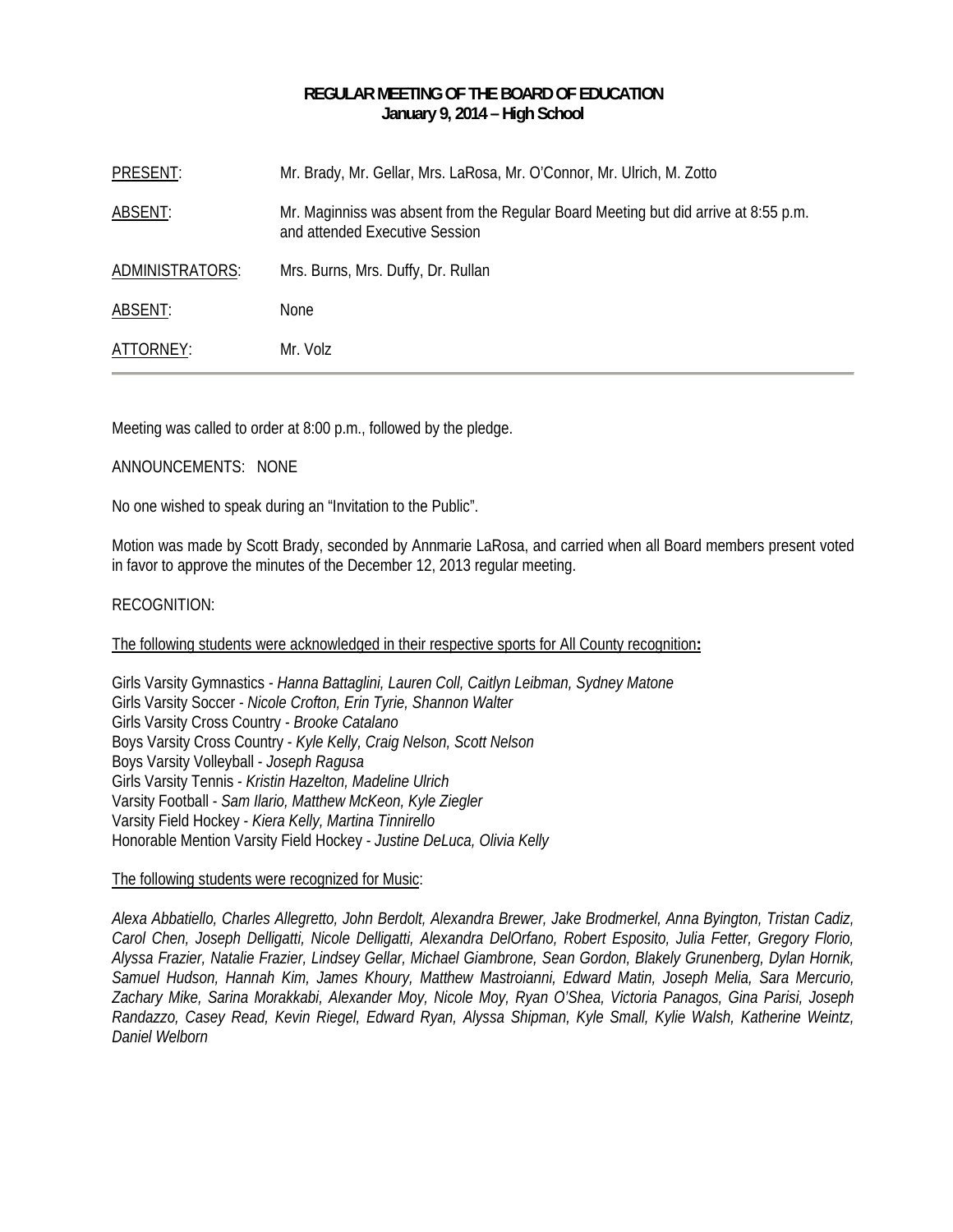# PERSONNEL:

Motion was made by Kevin O'Connor, seconded by Mike Zotto, and carried when all Board members present voted in favor to approve TEACHING: TENURE APPOINTMENT, effective January 10, 2014: Lori Suprenant, Reading.

Motion was made by Annmarie LaRosa, seconded by Scott Brady, and carried when all Board members present voted in favor to approve TEACHING: REGULAR SUBSTITUTE APPOINTMENT: Amanda Joyce, Special Education, effective September 3, 2013 (High School; Step 14; replacing Kimberly Peters).

Motion was made by Bob Ulrich, seconded by Annmarie LaRosa, and carried when all Board members present voted in favor to approve TEACHING: CHILD-BEARING LEAVE (paid): Anne-Marie Dunn, effective January 6, 2014 (High School).

Motion was made by Kevin O'Connor, seconded by Annmarie LaRosa, and carried when all Board members present voted in favor to approve CLASSIFIED (CIVIL SERVICE): PROBATIONARY APPOINTMENT: Bernard Maxwell, Custodial Worker I, effective January 10, 2014 (building to be determined; Step 1; replacing J. Mangone {retired}).

Motion was made by Scott Brady, seconded by Kevin O'Connor, and carried when all Board members present voted in favor to approve OTHER: ADVISORS/CLUBS 2013-2014 SCHOOL YEAR: HIGH SCHOOL: James Farnworth, Creativity Action Service; MUSIC: David Kaufman, Jazz Lab; UDALL: Timothy Van Wyen, Sets Director (replacing Gregory Ziems {approved at the October 10, 2013 BOE meeting}).

Motion was made by Kevin O'Connor, seconded by Scott Brady, and carried when all Board members present voted in favor to approve OTHER: SUBSTITUTE TEACHER (\$100 per diem): \*Jessica Pozankowski, effective January 22, 2014, *student teacher*; \*Jillian Rutigliano, effective March 17, 2014, *student teacher*.

Motion was made by Bob Ulrich, seconded by Kevin O'Connor, and carried when all Board members present voted in favor to approve OTHER: SUBSTITUTE TEACHING ASSISTANT (\$85 per diem): Carrie Stern, effective May 1, 2014.

# CURRICULUM UPDATE:

Dr. Rullan discussed ongoing professional development as it relates to the NYSUT rubric and new K-5 report cards. The Professional Development Committee has almost completed its task of gathering information to design a professional development plan to meet the needs of the district.

Dr. Rullan wished everyone a Happy New Year and congratulated the students receiving recognition for their athletic and music accomplishments.

# REPORT OF BOARD COMMITTEES:

Finance Committee: Bob Ulrich reported on the meeting held on 1/7/14. Items reviewed included the November treasurer's report, extra-curricular report, payroll summary, internal claims audit report and system manager audit trail. Warrants, November financial statements, budget transfers, special education contracts for Deer Park and South Huntington school districts, along with the health service contract for the Jericho School District, were also reviewed. Wendy Duffy informed the committee that STAR aid in the amount of \$9,808,983.00 was received in January.

Education Committee: Annmarie LaRosa reported on the meeting that was held on 1/9/14. Items reviewed included professional development, the current report cards, kindergarten screening and new graduation requirements for some high school students with disabilities; this will be discussed further at the next meeting.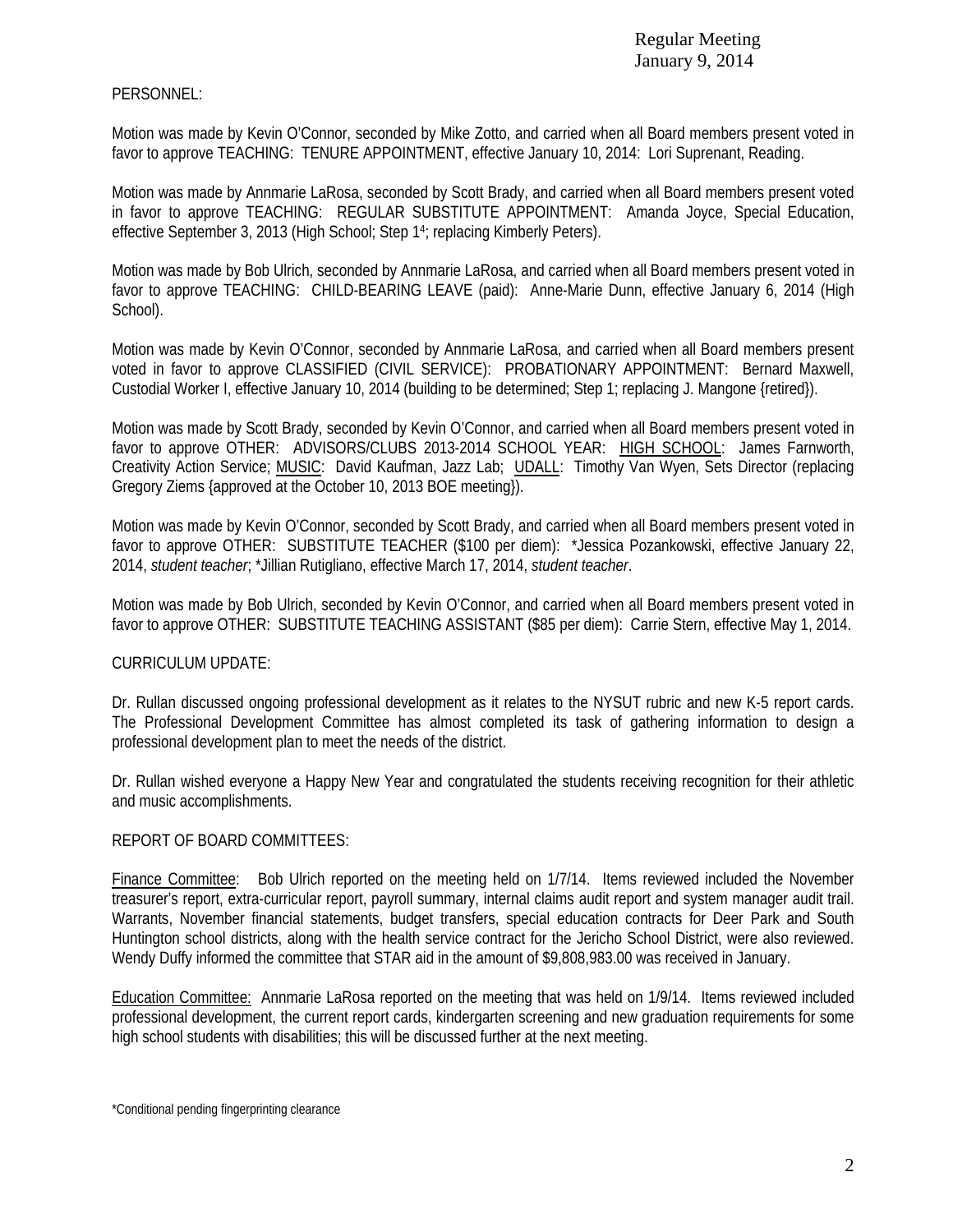Buildings and Grounds: Kevin O'Connor reported on the meeting that was held on 1/7/14. Items reviewed included National Grid tenants leaving Kirdahy, Winkler Realty leasing additional space, boiler leak at Oquenock and district fire inspections.

Safety and Security Committee: Scott Brady reported on the meeting that was held on 1/7/14. Security at the high school main entrance successfully eliminated the need for a vestibule at this time. Other items reviewed were budget considerations, additional card access for doors, radios, security cameras and building emergency and evacuation plans.

Committee on Special Education: Annmarie LaRosa reported on the meeting that was held on 1/8/14. CSE and CPSE recommendations and placements as well as budget issues were discussed.

## FINANCIAL MATTERS:

The treasurer's report for November was presented. Beginning balance as of October 31, 2013 - \$21,305,187.27 ending balance as of November 30, 2013 - \$11, 529,931.66.

Motion was made by Bob Ulrich, seconded by Scott Brady, and carried when all Board members present voted in favor to approve 2013-2014 Budget Transfers 3117 – 3118.

Motion was made by Bob Ulrich, seconded by Kevin O'Connor, and carried when all Board members present voted in favor to approve the 2013-2014 special education contract for South Huntington UFSD and the 2012-2013 special education contract for the Deer Park UFSD.

Motion was made by Scott Brady, seconded by Mike Zotto, and carried when all Board members present voted in favor to approve the 2013-2014 health services contract for Jericho UFSD for one student @\$952.34.

Motion was made by Bob Ulrich, seconded by Annmarie LaRosa, and carried when all Board members present voted in favor to approve accepting out-of-district student; 1 student @ \$7,260 ~ January 6, 2014 through June 27, 2014.

## PRESIDENT'S REPORT:

Mr. Gellar informed the audience that the contract with Winkler Real Estate will be extended one year and all the terms will remain the same. Winkler Real Estate is seeking additional occupants to fill the National Grid vacancy.

Motion was made by Scott Brady, seconded by Kevin O'Connor, and carried when all Board members present voted in favor to approve amendment to contract with Winkler Real Estate.

## SUPERINTENDENT'S REPORT:

Mrs. Burns wished everyone a Happy New Year.

Mrs. Burns announced that there will be an All District Concert at the High School Performing Arts Center on Friday, January 10, 2014, at 7:30 p.m. It is a terrific event and encouraged all to attend. There is also a Blood Drive at Beach Street Middle School on Monday, January 13, 2014 at 2:45 p.m. There is a chance to win a pair of Super Bowl tickets for each pint of blood donated.